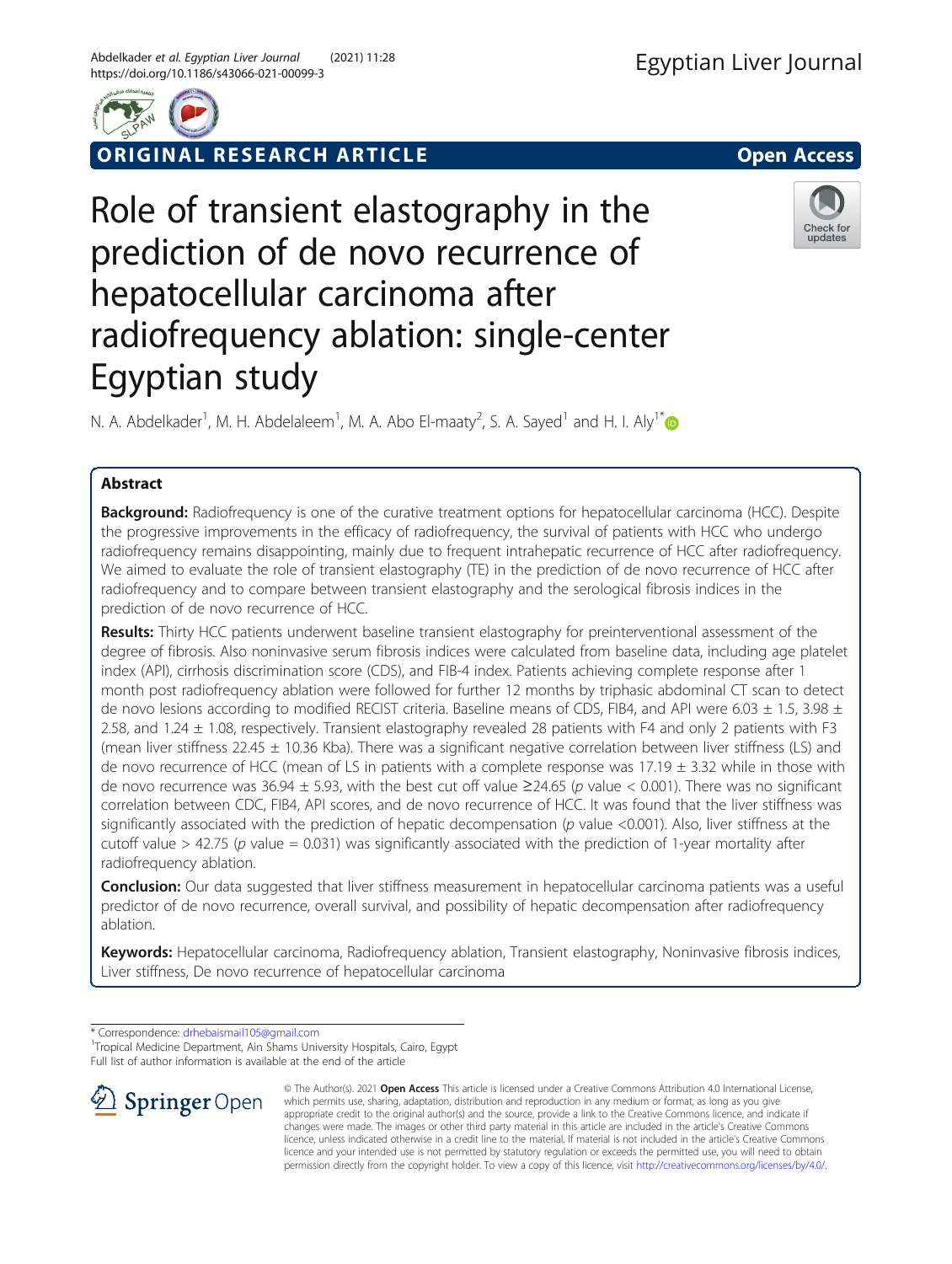## Background

Liver cancer is considered the fifth most common cancer and also the second most frequent cause of cancerrelated death globally. Hepatocellular carcinoma represents about 90% of primary liver cancers and constitutes a major global health problem [[1\]](#page-8-0).

In Egypt, HCC is a significant public health problem as it is responsible for 33.63% and 13.54% of all cancers in males and females respectively [[2\]](#page-8-0).

RFA has been accepted as an effective curative minimally invasive treatment modality for early-stage HCC tumors (solitary tumors 5 cm in diameter or fewer than 3 nodules, 3 cm in diameter) [\[3](#page-8-0)].

Intrahepatic recurrence of HCC after RFA is either local tumor progression or de novo recurrence. Local tumor progression results from direct dissemination of the original tumor along the peripheral margin of the ablated lesion, while de novo recurrence accounts for the multicenter occurrence of a HCC tumor in a location away from the ablated lesion  $[4]$  $[4]$  $[4]$ .

Noninvasive fibrosis indices such as aspartate aminotransferase-to-alanine aminotransferase ratio (AAR), age-platelet index (API), cirrhosis discriminant score (CDS), and FIB-4 index can play an important role in the prediction of intra-hepatic distant recurrence (IDR) of HCC following percutaneous ablation [\[5](#page-8-0)].

Transient elastography is a noninvasive method that uses the measurements of liver stiffness (LS) to assess the degree of hepatic fibrosis in patients with chronic liver disease. It is easily performed, gives immediate results, and has good reproducibility  $[6]$  $[6]$ . In addition, TE is useful for predicting de novo recurrence of HCC in the remnant liver as well as survival after RFA [\[7](#page-8-0)].

We aimed to evaluate the role of transient elastography (as an indirect indicator for the degree of liver fibrosis) in the prediction of de novo recurrence of hepatocellular carcinoma after radiofrequency ablation in hepatitis C-related hepatocellular carcinoma and, in addition, to compare between transient elastography and other noninvasive fibrosis indices in the prediction of de novo recurrence of hepatocellular carcinoma after radiofrequency ablation hepatitis C-related hepatocellular carcinoma.

## Methods

This prospective cohort study was conducted on 30 HCC patients attending the HCC outpatient clinics, Ain Shams University Hospitals, Cairo, Egypt. This study was held in the period between March 2017 and May 2019. All patients enrolled were HCV-related HCC (based on AASLD guidelines 2010), Child A class, with no previous management of HCC. All patients underwent baseline transient elastography (TE) for preinterventional assessment of the degree of fibrosis (using Echosense 502 Touch). Also noninvasive serum fibrosis indices were calculated from baseline demographic, biochemical, and radiological data, including age platelet index (API), cirrhosis discrimination score (CDS), and FIB-4 Index. Patients achieving complete response (CR) 1-month post RFA were followed for further 12 months. Triphasic abdominal CT scan was done at 1, 3, 6, and12 months after intervention for the detection of any de novo lesions according to modified RECIST criteria (mRECIST). Written informed consent was obtained from all included patients. Treatment with DAAs was done according to the Egyptian guideline after curative treatment of HCC by RFA.

The exclusion criteria included other etiology of chronic liver disease rather than HCV, any patient not fit for RFA, previous management for HCC, refusal of being enrolled in the study, and previous treatment with DAAs before RFA.

Also all patients who did not achieve complete cure (according to mRECIST criteria) 1 month after RFA were excluded.

All patients were subjected to evaluation at baseline visit through medical history and clinical examination, investigations including CBC, liver profile, liver enzymes (ALT, AST), AFP, kidney function, and electrolytes and radiological assessment including pelvi-abdominal ultrasound and triphasic pelvi-abdominal CT scan, liver stiffness measurement using transient elastography 1 week before RFA. Age platelet index (API), cirrhosis discrimination score (CDS), and FIB-4 Index were calculated.

## Treatment of HCC by RFA

RFA was carried out in the interventional radiology unit, Ain-Shams University Hospital using radionics cooled tip RF device and the session usually lasts from (12–15 min. It was performed percutaneously under ultrasound guidance. Patients should fast at least 6 h before the maneuver.

## Follow up:

For all the patients who underwent RFA, the follow-up was done post maneuver at 1, 3, and 6 months and 1 year to determine the clinical outcome as tumor response according to the modified RECIST criteria (mRE-CIST) (complete response and recurrence), liver status, and survival. Only patients achieving CR 1-month post RFA were included and completed the follow-up for 12 months.

Laboratory investigations included CBC, liver function tests, liver enzymes, and AFP. The radiological investigations included (triphasic CT or dynamic MRI).

## Ethical approval

This was done according to the regulations of the research ethical committee, Faculty of Medicine, Ain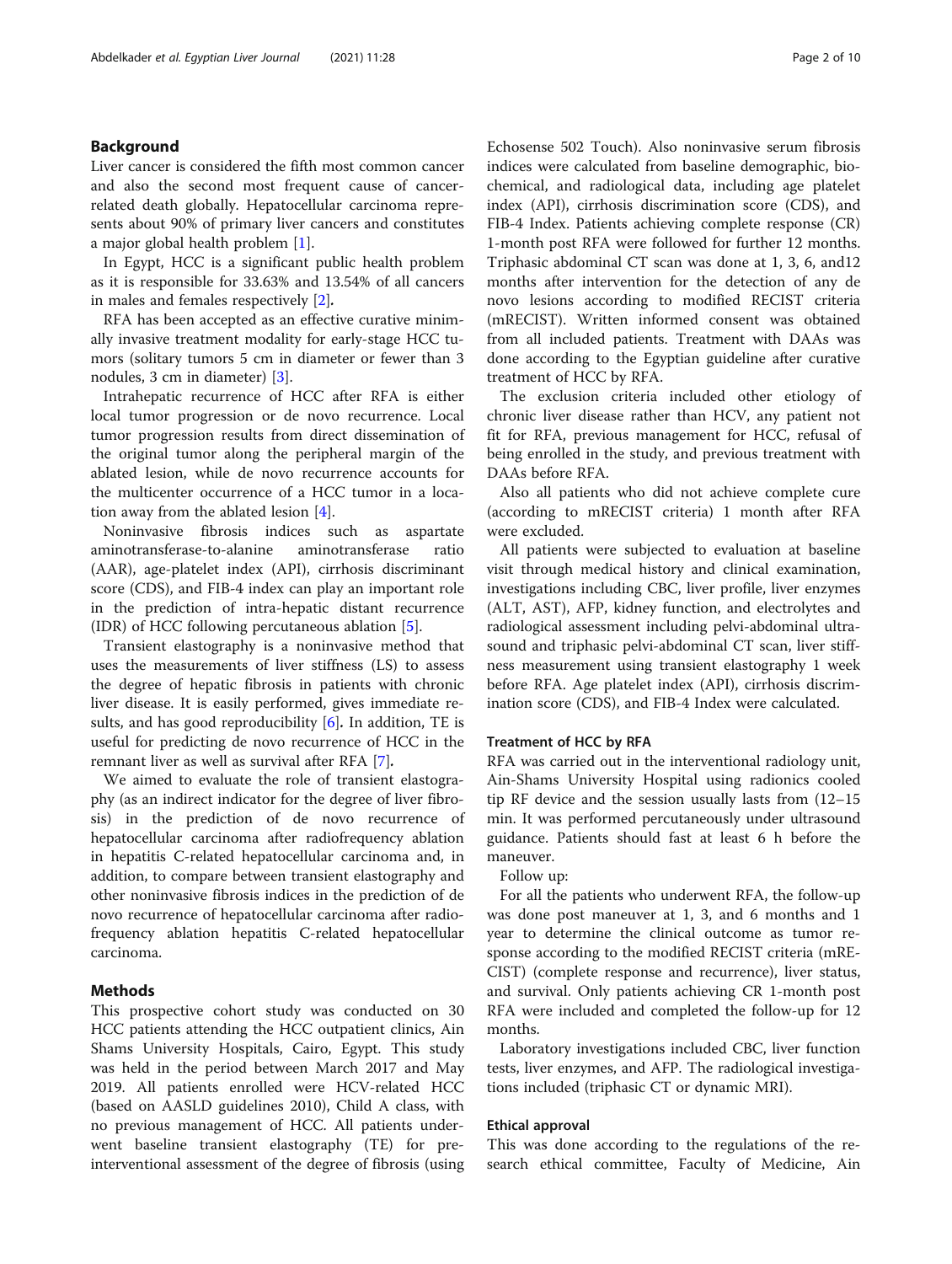Shams University. The number of the ethical approval is 137/2017 (2/4/2017).

#### Statistical analysis

The collected data was revised, coded, tabulated, and introduced to a PC using a statistical package for Social Science (SPSS 25). Data was presented and suitable analysis was done according to the type of data obtained for each parameter. The mean, standard deviation  $(± SD)$ , and range were used to describe parametric numerical data, while the median and interquartile range (IQR) were used for non-parametric numerical data. Frequency and percentage were used to describe non-numerical data.

Chi-squared test was used in the comparison between two groups with qualitative data. Fisher's exact test was used to examine the relationship between two qualitative variables when the expected count is less than five in more than 20% of cells. The comparison between two independent groups with quantitative data and parametric distribution was done by using independent  $t$  test while the comparison between two groups with nonparametric data was done by using Mann-Whitney test. Multivariate analysis for the impact of HLA mismatch was assessed using the logistic regression model.  $P \leq$ 0.05, significant.

## Results

The demographic data of the studied patients which shows that 66.7% of patients (20 patients) were males, 33.3% (10 patients) were females, the mean age was 57.07 years  $\pm$  SD, and 22 patients (73.3%) were from rural areas (data not shown). Baseline radiological assessment, liver stiffness, and noninvasive serological markers were shown in Table 1. Table [2](#page-3-0) showed the laboratory investigations during 12 months of follow-up after RFA.

There was a significantly negative correlation between LS and de novo recurrence of HCC as shown in (Table [3\)](#page-3-0) with the best cutoff value  $> 24.65$  kPa (Fig. [1](#page-4-0)). There was no significant correlation between CDC, FIB4, API scores, and de novo recurrence of HCC (Table [3\)](#page-3-0).

Table [4](#page-4-0) shows the correlation between LS and FIB4 score and hepatic decompensation after 1 year of the first RFA. The means of LS and FIB4 in decompensated patients (in form of ascites and jaundice) were  $38.53 \pm$ 8.67 (*p* value <0.001) and 6.05  $\pm$  4.71 (*p* value = 0.05), respectively.

LS can also predict the 1-year survival where there was a statistically significant correlation between LS and 1-year survival ( $p$  value <0.001) (Table [5](#page-5-0)) with the best cutoff value  $\geq$  42.75 (Fig. [2\)](#page-5-0).

Regarding the correlation between LS and the serological markers, there was a statistically significant Table 1 Baseline radiological assessment, liver stiffness, and noninvasive serological markers

|                          |                | Min.           | Max.  | Mean  | SD    |
|--------------------------|----------------|----------------|-------|-------|-------|
| Spleen size (cm)         |                | 9.00           | 15.00 | 11.57 | 1.73  |
| Largest lesion size (cm) |                | 1.50           | 4.10  | 3.10  | 0.49  |
| total tumor size (cm)    |                | 1.50           | 7.60  | 4.25  | 1.70  |
| Liver stiffness (kPa)    |                | 11.80          | 46.40 | 22.45 | 10.36 |
| <b>CDS</b>               |                | 4.00           | 9.00  | 6.03  | 1.50  |
| FIB4                     |                | 1.78           | 15.26 | 3.98  | 2.58  |
| API                      |                | 0.32           | 5.54  | 1.24  | 1.08  |
|                          |                | N              |       | $\%$  |       |
| <b>Fibrosis score</b>    | F3.            | $\mathfrak{D}$ |       | 6.7%  |       |
|                          | F <sub>4</sub> | 28             |       | 93.3% |       |
| Tumor number             | 1.00           | 19             |       | 63.3% |       |
|                          | 2.00           | 10             |       | 33.3% |       |
|                          | 3.00           | 1              |       | 3.3%  |       |

The demographic data of the studied patients which shows that 66.7% of patients (20 patients) were males, 33.3% (10 patients) were females, the mean age was 57.07 years  $\pm$  SD, and 22 patients (73.3%) were from rural areas (data not shown). Table 1 showed the baseline radiological assessment, liver stiffness, and noninvasive serological markers of the included patients

correlation between LS and CDS, FIB4 score, and API, and the  $p$  values were 0.01, 0.01, and 0.02, respectively (Table [6\)](#page-6-0) (Figs. [3](#page-6-0), [4](#page-7-0), and [5](#page-7-0)).

## **Discussion**

Hepatocellular carcinoma is a major health problem especially in Egypt, where HCV appears to play a major role in the progression of chronic liver disease to HCC.

Radiofrequency ablation achieves a satisfactory local response rate, with more than 80% complete ablation in most studies, despite progressive improvements in the efficacy of RFA, the survival of patients with HCC who undergo RFA remains disappointing, mainly due to frequent intrahepatic recurrence of HCC after RFA.

The percentage of males in this study (66.7%) was higher than that of females (33.3%) with male to female ratio 2:1. An Egyptian study by Shaker et al [\[8](#page-8-0)] performed on 1313 patients with HCC revealed that the male to female ratio was 3.7:1.

Also, Hetta et al. [[9\]](#page-8-0) and Liu et al. [[10](#page-8-0)] describe the male predominance of 81.9% and 92.5%, respectively.

High male to female liver cancer incidence rate ratios in some countries may reflect increased exposure of known risk factors amongst men. In Egypt, for example, the primary risk factor for liver cancer, hepatitis C viral infection, was widely transmitted by inoculations to control schistosomiasis, which was a disease more common amongst Egyptian men particularly those in rural areas who acquire it occupationally as farmworkers.

In this study, the age of patients ranged from 40 to 75 years with mean  $\pm$  SD 57.52 $\pm$ 7.09 years. This finding is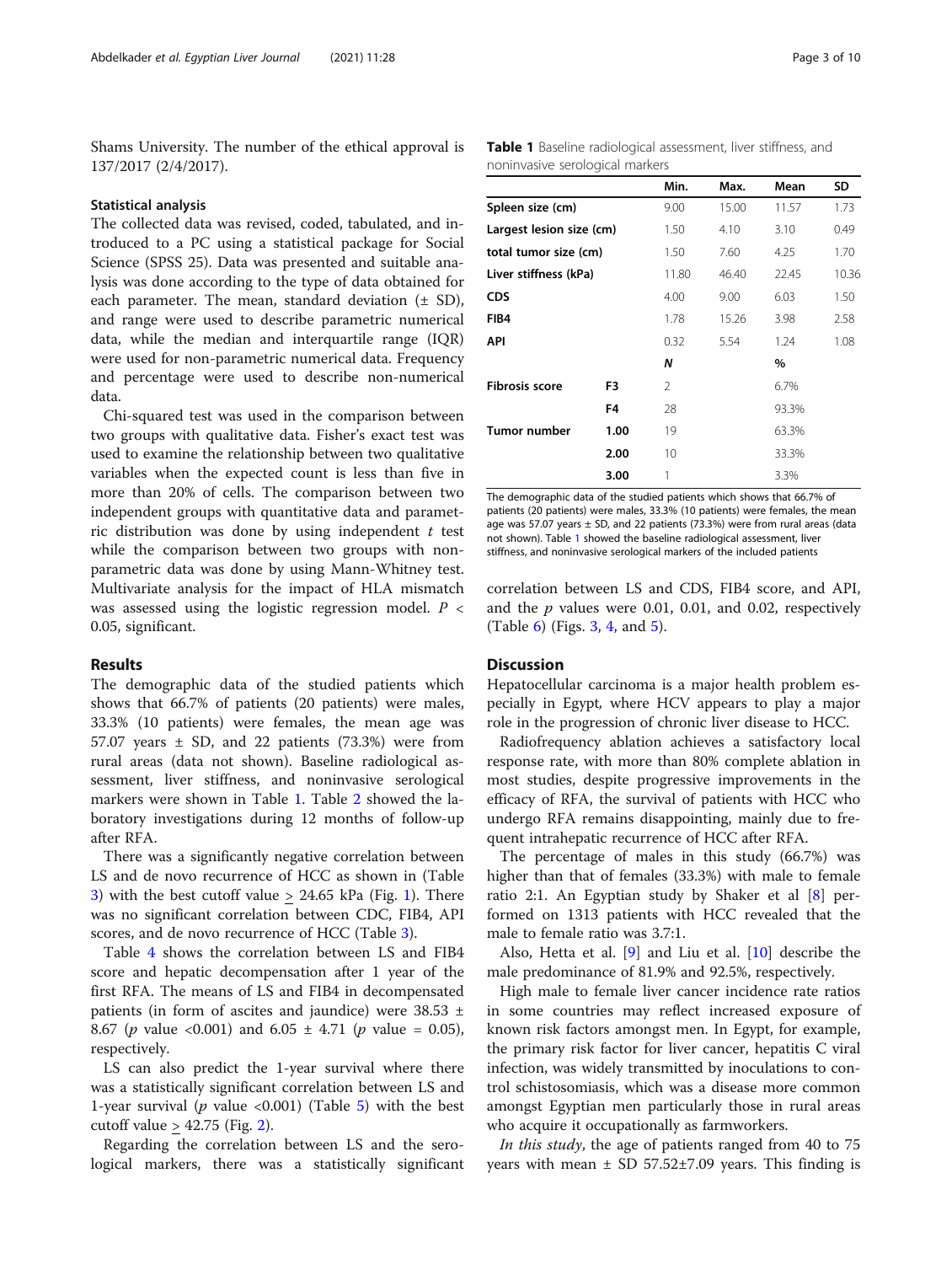|                              | <b>Base line</b> |           | 1 month |       |            | 3 months |        | 6 months | 12 months |       | F      | $\mathbf{P}$ |
|------------------------------|------------------|-----------|---------|-------|------------|----------|--------|----------|-----------|-------|--------|--------------|
|                              | Mean             | <b>SD</b> | Mean    | SD    | Mean       | SD       | Mean   | SD       | Mean      | SD    |        |              |
| Serum albumin (g/dl)         | 3.88             | 0.39      | 3.68    | .34   | 3.59       | 0.37     | 3.49   | 0.46     | 3.33      | 0.55  | 23.21  | < 0.001      |
| Total bilirubin (mg/dl)      | 1.14             | 0.41      | 1.17    | 0.47  | 1.21       | 0.53     | 1.30   | 0.62     | 1.42      | 0.78  | 320.90 | < 0.001      |
| INR                          | 1.11             | 0.12      | 1.16    | 0.14  | 1.20       | 0.14     | 1.64   | 0.91     | 1.26      | 0.19  | 1.25   | 0.29         |
| ALT (u/l)                    | 43.37            | 14.18     | 47.87   | 14.55 | 44.23      | 20.73    | 45.10  | 20.08    | 44.23     | 20.73 | 1.52   | 0.20         |
| AST (u/l)                    | 53.73            | 18.41     | 56.43   | 17.87 | 56.43      | 17.87    | 51.87  | 11.14    | 52.80     | 10.65 | 1.76   | 0.14         |
| TLC $(10^3/mL)$              | 5.53             | 2.36      | 5.17    | 2.14  | 5.04       | 1.92     | 5.18   | 2.18     | 4.84      | 1.92  | 1.71   | 0.15         |
| $HB$ (g/dl)                  | 11.95            | 1.33      | 11.75   | 1.30  | 11.46      | 1.13     | 11.27  | 1.22     | 11.17     | 1.27  | 13.15  | < 0.001      |
| <b>Platelets</b> $(10^3/mL)$ | 147830           | 51700     | 143830  | 47380 | 139730     | 50330    | 135800 | 49750    | 128730    | 50.00 | 7.72   | < 0.001      |
| BUN (mg/dl)                  | 16.07            | 6.93      | 16.83   | 7.29  | 17.87      | 7.61     | 15.63  | 5.77     | 18.73     | 7.39  | 1.68   | 0.16         |
| $CR$ (mg/dl)                 | 0.92             | 0.19      | 0.97    | 0.20  | 0.99       | 0.24     | 1.00   | 0.26     | 1.08      | 0.33  | 4.004  | 0.004        |
| NA (meg/l)                   | 136.67           | 2.09      | 136.40  | 2.46  | 135.50     | 3.15     | 134.77 | 3.45     | 133.83    | 5.75  | 6.33   | < 0.001      |
| k (meg/l)                    | 4.11             | .32       | 4.04    | .31   | $3.85^{b}$ | .27      | 3.86   | .35      | 3.77      | 0.44  | 8.75   | < 0.001      |
| *AFP (ng/dl)                 | 42.00            | 54.00     | 8.50    | 6.00  | 6.50       | 6.00     | 6.30   | 5.00     | 6.05      | 59.00 | 51.64  | < 0.001      |

<span id="page-3-0"></span>Table 2 Laboratory investigations during 12 months of follow-up

\*Median and IQR

close to Hussein et al. [[11\]](#page-8-0), who reported that the age of patients with HCC was 40–77 years with a mean of 56  $\pm$ 8.15 years.

In another Egyptian study by Shaker et al. [[8](#page-8-0)], they found that the most frequent age group affected by HCC was between 51 and 60 years (45.7%), followed by the group between 41 and 50 years (24.4%). Also Hetta et al. [[9\]](#page-8-0) reported the mean age of HCC was  $57 \pm 4.6$  years.

Relatively younger age in the Egyptian patients can be explained by the high prevalence of HCV among Egyptians and the occurrence of the infection at a young age.

In the current study, it was found that there was a significant negative correlation between LS measurement by TE and de novo recurrence of HCC with the mean of LS in patients with a complete response was  $(17.19 \pm 10^{-12})$ 3.32 kPa) and the mean of LS in patients with de novo recurrence was  $36.94 \pm 5.93$  kPa), with the best cutoff value of LS to predict de novo HCC recurrence after RFA a value of  $(> 24.65 \text{ kPa})$ .

Conti et al. [[12\]](#page-8-0) reported that HCC recurrence more significantly recognized in the patients with LSM values over 21.5 kPa before DAA therapy.

Different results were described by Lee et al. [\[7](#page-8-0)] who adopted a LS cutoff value of 13.0 kPa to determine the high-risk group for recurrence.

Also Jung et al. 2012 [\[13](#page-8-0)] found that HCC patients with preoperative LS values more than13.4 kappa experienced a higher incidence of HCC recurrence after curative resection than did their counterparts.

As regards the differences in the cutoff value, this phenomenon can be explained in several ways. First, in the different etiologies of CLD in the studies population, we avoided this obstacle by excluding other etiologies rather than HCV in our sample and also the duration of the follow-up, with a higher possibility of recurrence with a long duration of follow-up even with low LS.

In the present study, we found that the LS was significantly associated with the prediction of hepatic decompensation after RF. The LS mean in patients

Table 3 Relation between de novo HCC recurrence and noninvasive liver fibrosis tests

|            | Response after 1 year         | $t^*$ | D                             |           |      |         |
|------------|-------------------------------|-------|-------------------------------|-----------|------|---------|
|            | Complete response<br>$(n=22)$ |       | De novo recurrence<br>$(n=8)$ |           |      | value   |
|            | Mean                          | SD.   | Mean                          | <b>SD</b> |      |         |
| LS         | 17.19                         | 3.32  | 36.94                         | 9.20      | 5.93 | < 0.001 |
| <b>CDS</b> | 5.77                          | 1.34  | 6.75                          | 1.75      | 1.63 | 0.12    |
| FIB4       | 3.39                          | .98   | 5.60                          | 4.54      | 1.36 | 0.21    |
| API        | 1.02                          | .65   | 1.82                          | 1.73      | 1.27 | 0.24    |
|            |                               |       |                               |           |      |         |

\*Student t test There was a significantly negative correlation between LS and de novo recurrence of HCC with best cutoff value > 24.65 kPa (Fig. [1](#page-4-0)). There was no significant correlation between CDC, FIB4, API scores, and de novo recurrence of HCC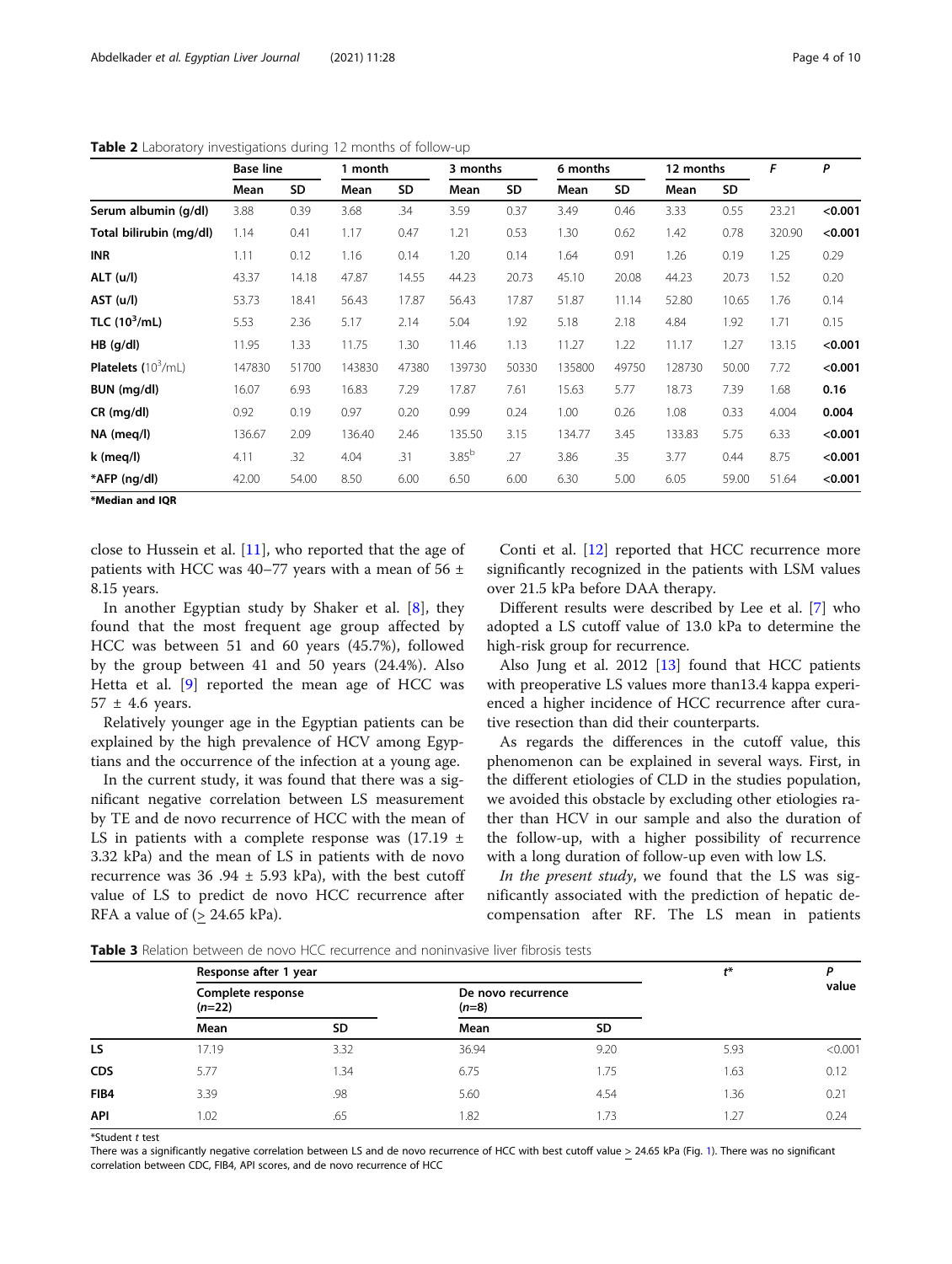<span id="page-4-0"></span>

without any manifestation of hepatic decompensation after RF was 17.3 kPa, patients complicated by with ascites only their LS mean was (23kPa), while those who were complicated by both ascites and jaundice during the period of follow-up was  $(38.5kPa)$  (p value  $< 0.001$ ).

Also Kang et al. [\[14](#page-8-0)] suggested that patients with higher LS values (13–18 and  $\geq$  18 kPa) had significantly higher risks of developing hepatic decompensation after RF compared to those with lower values (< 13 kPa) (HR = 4.547, P = 0.044 and HR = 12.446, P < 0.001, respectively).

A prospective study by Robic et al. [[15\]](#page-8-0) demonstrated that a preoperative  $LS > 21.1$  kPa proved as effective as hepatic venous pressure gradient measurements to predict the clinical decompensation and liver-related events (ascites, variceal bleeding, HCC, HE, and death) after curative resection.

Two studies also looked at the evolution of liver stiffness values over time (Corpechot et al. [\[16](#page-8-0)], Vergniol et al. [\[17\]](#page-8-0)) and found that patients with increasing liver stiffness (1–1.5 kPa per year) were a higher risk of developing complications, with one study estimating a 10-fold increase in complications (Corpechot et al. [\[16](#page-8-0)]).

Table 4 Relation between liver decompensation and noninvasive liver fibrosis tests

|            | Decompensation after 1 year   |           |                         |    |                                 |           | F*    | D       |
|------------|-------------------------------|-----------|-------------------------|----|---------------------------------|-----------|-------|---------|
|            | No decompensation<br>$(n=22)$ |           | Ascites only<br>$(n=1)$ |    | Ascites and jaundice<br>$(n=7)$ |           |       | value   |
|            | Mean                          | <b>SD</b> | Mean                    | SD | Mean                            | <b>SD</b> |       |         |
| LS         | 17.31                         | 3.59      | 23.00                   |    | 38.53                           | 8.67      | 44.70 | < 0.001 |
| <b>CDS</b> | 5.73                          | 1.35      | 6.00                    |    | 7.00                            | 1.73      | 2.06  | 0.15    |
| FIB4       | 3.36                          | 1.00      | 3.09                    |    | 6.05                            | 4.71      | 3.42  | $0.05*$ |
| API        | 1.02                          | 0.65      | 1.02                    |    | 1.96                            | .82       | 2.22  | 0.13    |

\*One-way ANOVA test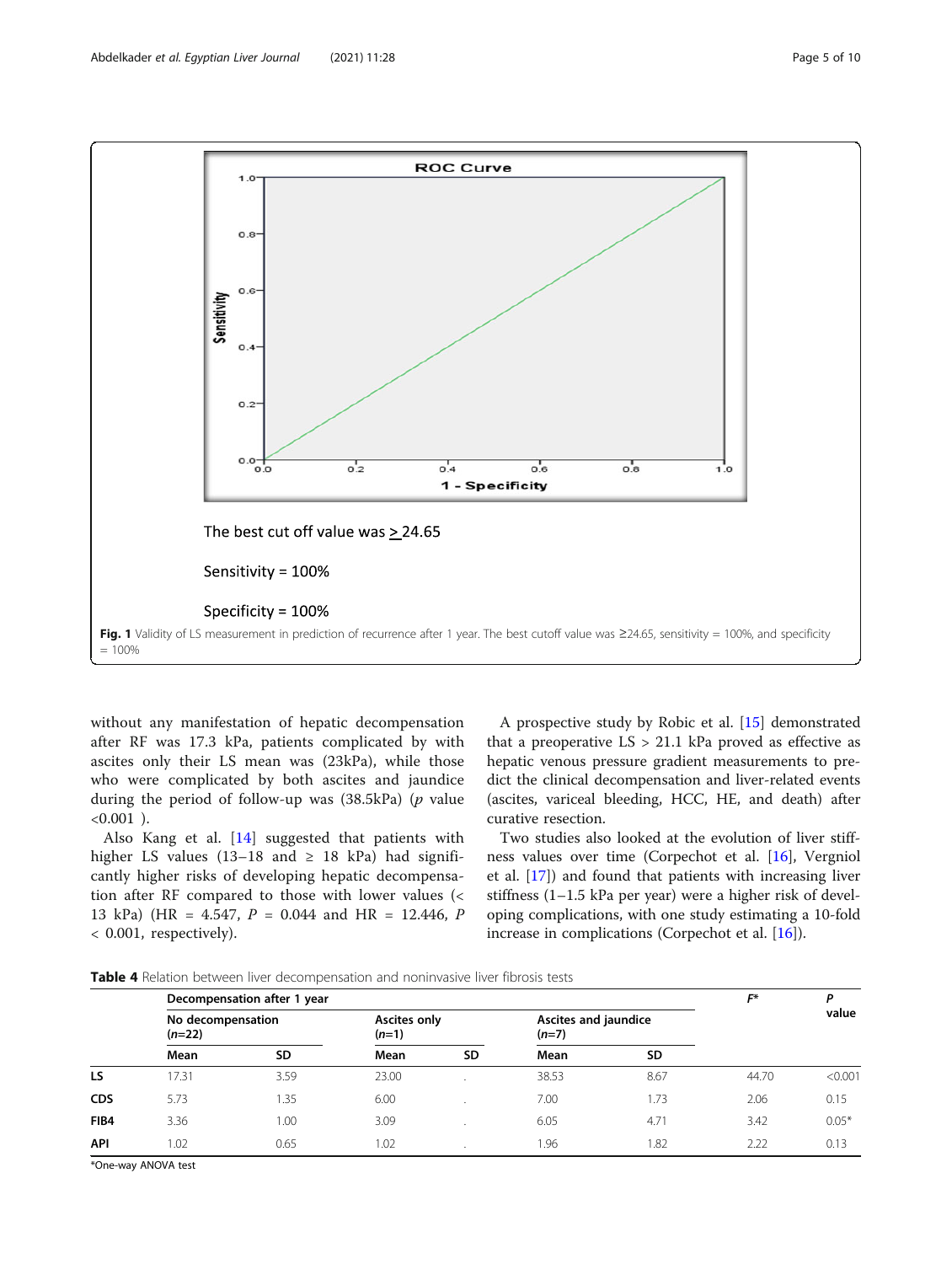|            | Survival at 1 year | $t^*$     |             |      |      |            |
|------------|--------------------|-----------|-------------|------|------|------------|
|            | Alive              |           | <b>Died</b> |      |      | value      |
|            | Mean               | <b>SD</b> | Mean        | SD   |      |            |
| LS         | 20.84              | 8.66      | 45.00       | .00  | 3.88 | $< 0.001*$ |
| <b>CDS</b> | 5.96               | 1.50      | 7.00        | 1.41 | 0.94 | 0.35       |
| FIB4       | 3.97               | 2.67      | 4.15        | 1.15 | 0.09 | 0.93       |
| API        | 1.22               | 1.11      | 1.42        | 0.41 | 0.25 | 0.81       |

<span id="page-5-0"></span>Table 5 Relation between 1-year survival and noninvasive liver fibrosis tests

LS can also predict the 1-year survival where there was a statistically significant correlation between LS and 1-year survival (p value <0.001) with the best cutoff value > 42.75 (Fig. 2)

In the present study, we found that the LS at cutoff value  $>42$  .75 (*p* value = 0.031) and splenomegaly above 12.93 cm ( $p$  value <0.021) were significantly associated with the prediction of the 1-year mortality after RFA.

Lee et al. [\[7](#page-8-0)] founded that on univariate analysis, total bilirubin, spleen size, and LS value 13.0 kPa significantly predicted overall survival after RFA (all  $p$  value=0.05).

Pang et al. [\[18](#page-8-0)] found that among 2052 patients (with median age 51 years, 65% with hepatitis B or C), 87 patients (4.2%) died or developed a hepatic complication during a median follow-up period of 15.6 months (interquartile range, 11.0–23.5 months). Patients with complications had higher median liver stiffness than those without complications (13.5 vs. 6.0 kPa; P<0.00005). The 2-year incidence rates of death or hepatic complications were 2.6%, 9%, 19%, and 34% in patients with liver

stiffness <10, 10−19.9, 20−39.9, and ≥40 kPa, respectively  $(p<0.00005)$ 

In our study, it was found that there was no statistically significant correlation between FIB4 index, CDS, and API and de novo recurrence of HCC.

That phenomenon was also observed in a study by Suh et al. [[19\]](#page-8-0), suggesting that FIB-4 has the limited capability in differentiating the risk of HCC development in contrast to LS.

Also Kim et al. [[20](#page-8-0)] LS reported that TE showed significantly greater prognostic performance than FIB-4 in predicting the development of HBV-related HCC. The combined use of LS and FIB-4 did not provide additional benefit compared with the use of LS alone.

Seo et al. [\[5](#page-8-0)] found that FIB-4 was not significantly correlated with Intrahepatic distant recurrence after

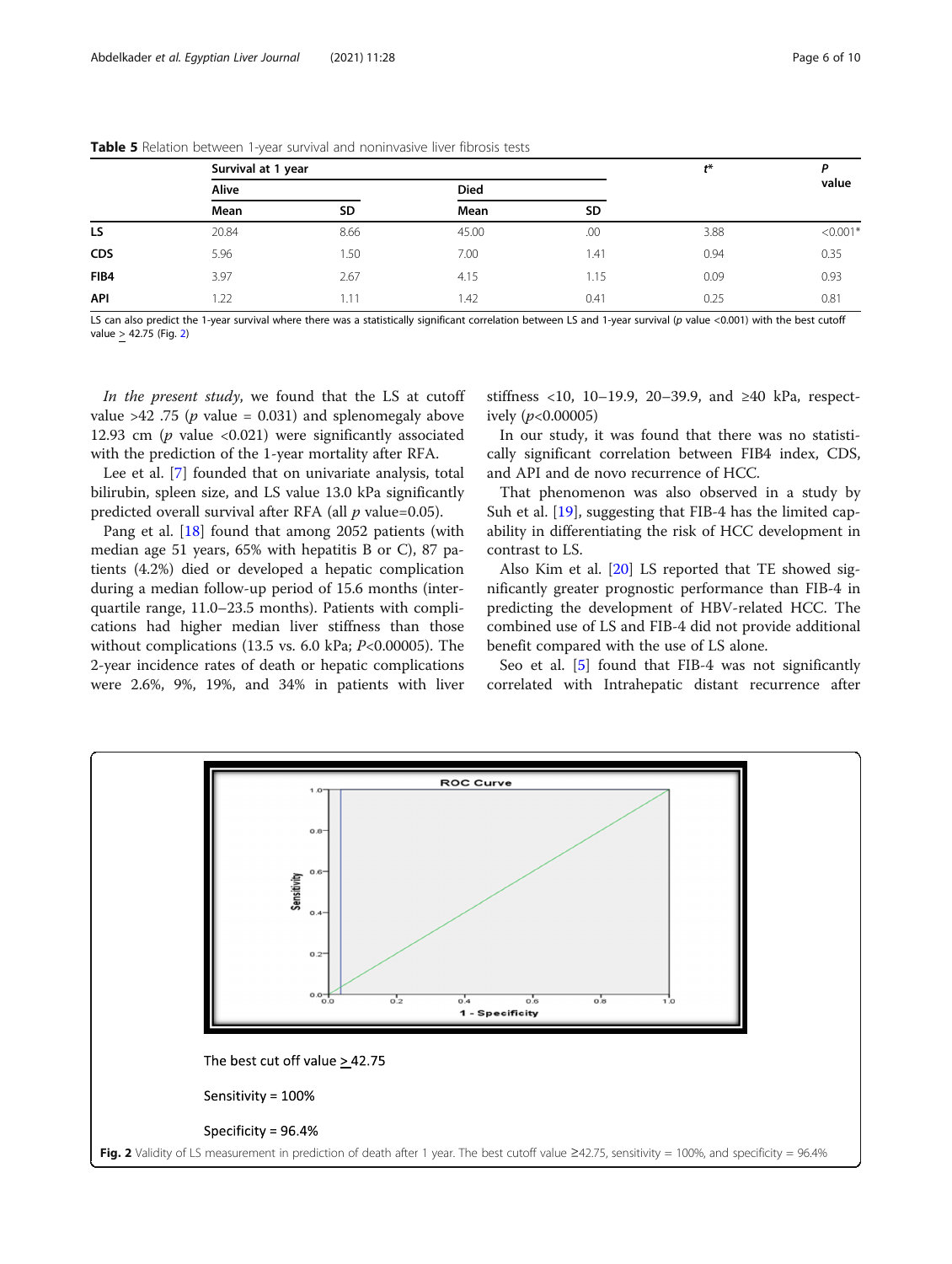<span id="page-6-0"></span>

| <b>Table 6</b> Correlation between noninvasive liver fibrosis tests |  |  |  |
|---------------------------------------------------------------------|--|--|--|
|---------------------------------------------------------------------|--|--|--|

|            | LS   |         |  |
|------------|------|---------|--|
|            | r*   | P value |  |
| <b>CDS</b> | 0.49 | 0.01    |  |
| Fib4       | 0.48 | 0.01    |  |
| <b>API</b> | 0.44 | 0.02    |  |

r\* (Pearson's test)

Regarding the correlation between LS and the serological markers, there was statistically significant correlation between LS and CDS, FIB4 score and API, p values were 0.01, 0.01, and 0.02, respectively

RFA of hepatitis B-related HCC in contrast to CDS and API which had a significant correlation with intrahepatic distant recurrence with  $(p \text{ values } 0.010 \text{ and } 0.004)$ , respectively.

The current study shows the correlation between baseline FIB4 score and the occurrence of hepatic decompensation after 1 year of intervention. The mean of FIB4 score in patients complicated by ascites and jaundice was  $6.05 \pm 4.71$  (*p* value 0.05).

Butt et al. [\[21\]](#page-9-0) concluded that FIB-4 was superior to the Child-Pugh and MELD scores for prediction of incident hepatic decompensation and hepatocellular carcinoma events among chronic HCV-infected persons. At a FIB-4 cutoff score of three, less than 1% of chronic HCV-infected patients developed hepatic decompensation or hepatocellular carcinoma.

## Conclusion

In conclusion, patients with higher LS values than the cutoff value of 24.65 kPa were at a significantly higher risk for de novo recurrence of HCC after RFA. In addition, patients with LS cutoff value > 42.75 kPa experienced significantly decreased overall survival after RFA and increased risk of post interventional hepatic decompensation. Also there was a correlation between baseline

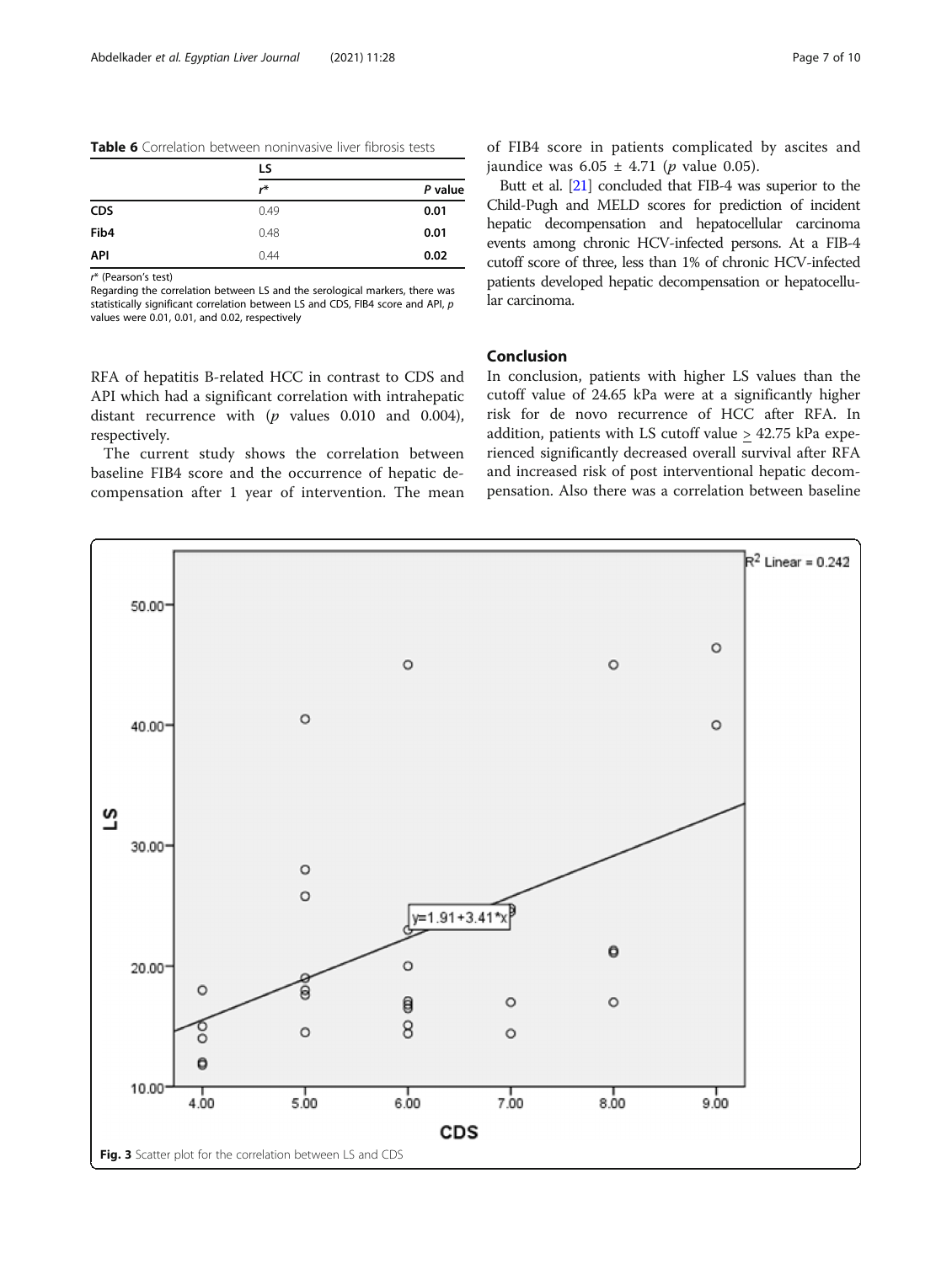<span id="page-7-0"></span>

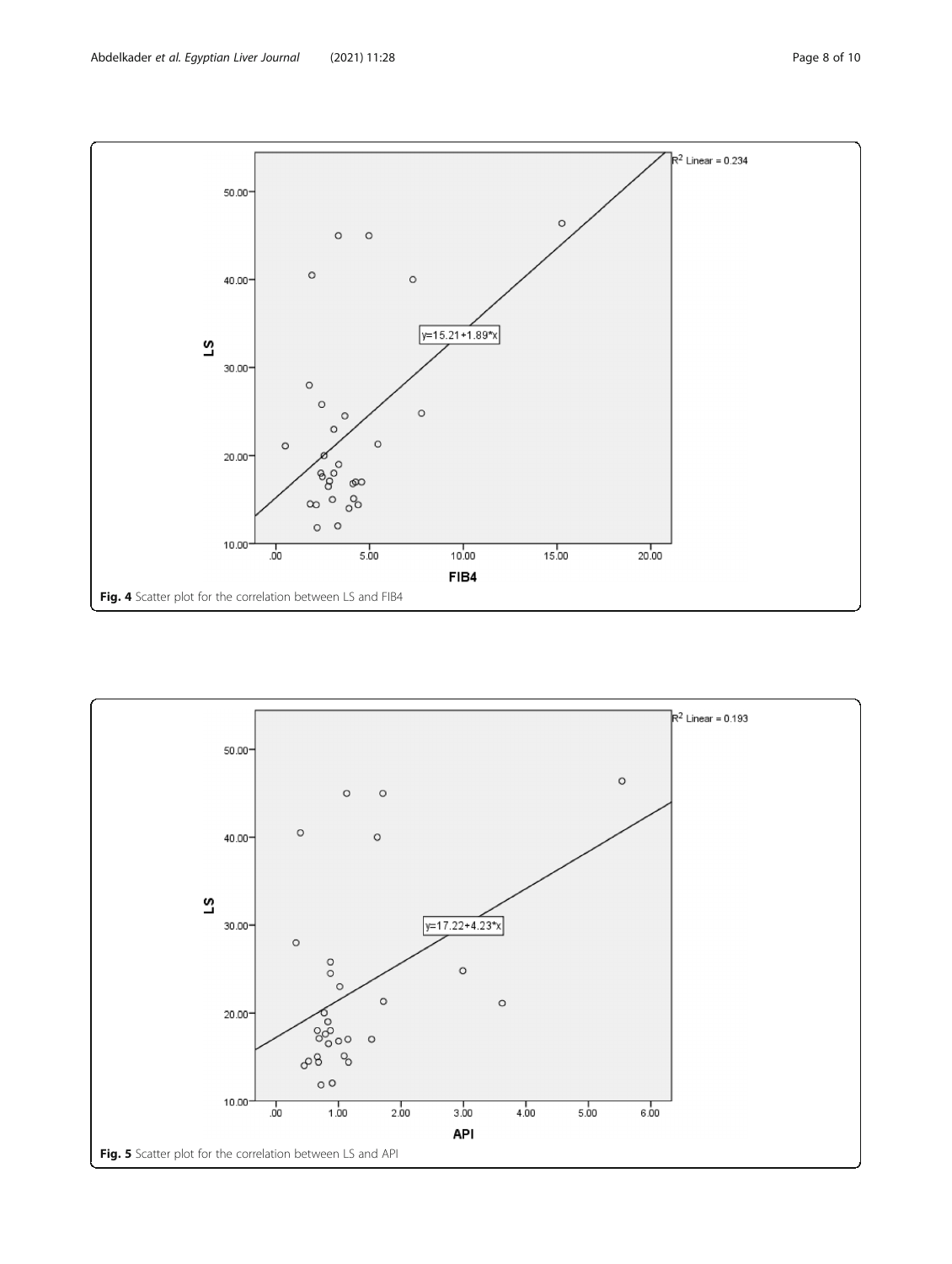<span id="page-8-0"></span>FIB4 score and the occurrence of hepatic decompensation during 1 year of follow-up after an intervention.

Limitations of the study Although our study indicates that LS measurement by using transient elastography is useful for predicting de novo recurrence of HCC in the remnant liver as well as survival after RFA, external validation of our results in future large-scale prospective studies can expand the clinical implications of TE in a longitudinal perspective.

#### Abbreviations

HCC: Hepatocellular carcinoma; RFA: Radiofrequency ablation; LS: Liver stiffness; Fib4: Fibrosis 4; CDS: Cirrhosis discrimination score; API: Age-Platelet Index; mRECIST: Modified response evaluation criteria in solid tumors

#### Acknowledgements

Not applicable

#### Ethical approval and consent to participate

Written consent was taken from each patient who agreed to participate in the research process. The agreement for participation of the subjects was taken after the aim of the study has been simply explained to them prior to data collection. They were assured that anonymity and confidentiality would be guaranteed and about their right to withdraw from the study at any time without giving any reason. Values, culture, and beliefs were respected. This was done according to the regulations of the research ethical committee, Faculty of Medicine, Ain Shams University. The number of the ethical approval is 137/2017 (2/4/2017).

#### Consent for publications

Informed consent to publish patients' data was signed by all participants prior to the beginning of the research.

#### **Declarations**

.

#### Authors' contributions

NA performed the fibroscan for all of the patients. SA and HA collected the data and followed-up the patients. MG performed RFA for all patients. MH analyzed the data. HA revised all the data and wrote the manuscript. The authors have read and approved the manuscript.

#### Funding

This study was funded by the authors.

#### Availability of data and materials

The authors confirm that the data supporting the finding of this study are available within the article.

#### Competing interests

The authors declare that they have no competing interests.

#### Author details

<sup>1</sup>Tropical Medicine Department, Ain Shams University Hospitals, Cairo, Egypt. <sup>2</sup> Radiodiagnosis Department, Ain Shams University Hospitals, Cairo, Egypt.

## Received: 21 January 2021 Accepted: 12 April 2021 Published online: 23 April 2021

#### References

- 1. Galle PR, Forner A, Llovet JM et al (2018) EASL clinical practice guidelines: management of hepatocellular carcinoma. J Hepatol 1(2):24–27
- 2. Elghazaly H, Gaballah A, Bahie Eldin N (2018) Clinic-pathological pattern of hepatocellular carcinoma (HCC) in Egypt. Ann Oncol 29(15):1120–1130
- 3. Livraghi T, Meloni F, Di Stasi M et al (2008) Sustained complete response and complications rates after radiofrequency ablation of very early hepatocellular carcinoma in cirrhosis: is resection still the treatment of choice? Hepatology 47(1):82–89. <https://doi.org/10.1002/hep.21933>
- 4. Goldberg SN, Grassi CJ, Cardella JF et al (2009) Society of Interventional Radiology Technology Assessment Committee and the International Working Group on Image-guided Tumor Ablation. Image-guided tumor ablation: standardization of terminology and reporting criteria. J Vasc Interv Radiol 20(7):S377–S390
- 5. Seo JY, Kim W, Kwon JH, Jin EH, Yu SJ, Kim HY, Jung YJ, Kim D, Kim YJ, Yoon JH, Lee HS (2013) Noninvasive fibrosis indices predict intrahepatic distant recurrence of hepatitis B-related hepatocellular carcinoma following radiofrequency ablation. Liver Int 33(6):884–893. [https://doi.org/10.1111/](https://doi.org/10.1111/liv.12132) [liv.12132](https://doi.org/10.1111/liv.12132)
- 6. De Lédinghen V, Vergniol J (2008) Elastographie impulsionnelle (Fibro Scan®). Gastroenterol Clin Biol 32(6):58–67. [https://doi.org/10.1016/S0399-](https://doi.org/10.1016/S0399-8320(08)73994-0) [8320\(08\)73994-0](https://doi.org/10.1016/S0399-8320(08)73994-0)
- 7. Lee SH, Kim SU, Jang JJ et al (2015) Use of transient elastography to predict de novo recurrence after radiofrequency ablation for hepatocellular carcinoma. OncoTargets Ther 8:347–356
- 8. Shaker M, Abdella H, Khalifa M et al (2013) Epidemiological characteristics of hepatocellular carcinoma in Egypt: a retrospective analysis of 1313 cases. Liver Int 33(10):1601–1606. <https://doi.org/10.1111/liv.12209>
- 9. Hetta OM, Shebrya NH, Amin SK (2011) Ultrasound-guided microwave ablation of hepatocellular carcinoma: initial institutional experience. Egypt J Radiol Nucl Med 42(3–4):343–349. [https://doi.org/10.1016/j.ejrnm.2011.08.](https://doi.org/10.1016/j.ejrnm.2011.08.005) [005](https://doi.org/10.1016/j.ejrnm.2011.08.005)
- 10. Liu Y, Zheng Y, Li S, Li B, Zhang Y, Yuan Y (2013) Percutaneous microwave ablation of larger hepatocellular carcinoma. Clin Radiol 68(1):21–26. [https://](https://doi.org/10.1016/j.crad.2012.05.007) [doi.org/10.1016/j.crad.2012.05.007](https://doi.org/10.1016/j.crad.2012.05.007)
- 11. Hussein MM, Ibrahim AA, Abdella HM, Montasser IF, Hassan MI (2008) Evaluation of serum squamous cell carcinoma antigen as a novel biomarker for diagnosis of hepatocellular carcinoma in Egyptian patients. Indian J Cancer 45(4):167–172. <https://doi.org/10.4103/0019-509x.44666>
- 12. Conti F, Buonfiglioli F, Scuteri A, Crespi C, Bolondi L, Caraceni P, Foschi FG, Lenzi M, Mazzella G, Verucchi G, Andreone P, Brillanti S (2016) Early occurrence and recurrenceof hepatocellular carcinoma in HCV-related cirrhosis treated with direct-acting antivirals. J Hepatol 65(4):727–733. <https://doi.org/10.1016/j.jhep.2016.06.015>
- 13. Jung KS, Kim SU, Choi GH, Park JY, Park YN, Kim DY, Ahn SH, Chon CY, Kim KS, Choi EH, Choi JS, Han KH (2012) Prediction of recurrence after curative resection of hepatocellular carcinoma using liver stiffness measurement (FibroScan®). Ann Surg Oncol 19(13):4278–4286. [https://doi.org/10.1245/s1](https://doi.org/10.1245/s10434-012-2422-3) [0434-012-2422-3](https://doi.org/10.1245/s10434-012-2422-3)
- 14. Kang W, Kim SU, Ahn SH (2014) Non-invasive prediction of forthcoming cirrhosis-related complications. World J Gastroenterol 20(10):2613–2623. <https://doi.org/10.3748/wjg.v20.i10.2613>
- 15. Robic MA, Procopet B, Métivier S et al (2011) Liver stiffness accurately predicts portal hypertension related complications in patients with chronic liver disease: a prospective study. J Hepatol 55:1017–1024
- 16. Corpechot C, Gaouar F, El Naggar A et al (2014) Baseline values and changes in liver stiffness measured by transient elastography are associated with severity of fbrosis and outcomes of patients with primary sclerosing cholangitis. Gastroenterology. 146(4):970–979. [https://doi.org/10.1053/j.ga](https://doi.org/10.1053/j.gastro.2013.12.030) [stro.2013.12.030](https://doi.org/10.1053/j.gastro.2013.12.030)
- 17. Vergniol J, Boursier J, Coutzac C, Bertrais S, Foucher J, Angel C, Chermak F, Hubert IF, Merrouche W, Oberti F, de Lédinghen V, Calès P (2014) Evolution of noninvasive tests of liver fibrosis is associated with prognosis in patients with chronic hepatitis C. Hepatology 60(1):65–76. [https://doi.org/10.1002/](https://doi.org/10.1002/hep.27069) [hep.27069](https://doi.org/10.1002/hep.27069)
- 18. Pang J, Zimmer S, Niu S et al (2014) Liver stiffness by transient elastography predicts liver-related complications and mortality in patients with chronic liver disease. PLoS One 9(4):e95776. [https://doi.org/10.1371/journal.pone.](https://doi.org/10.1371/journal.pone.0095776) [0095776](https://doi.org/10.1371/journal.pone.0095776)
- 19. Suh B, Park S, Shin DW, Yun JM, Yang HK, Yu SJ, Shin CI, Kim JS, Ahn E, Lee H, Park JH, Cho BL (2015) High liver fibrosis index FIB-4 is highly predictive of hepatocellular carcinoma in chronic hepatitis B carriers. Hepatology 61(4): 1261–1268. <https://doi.org/10.1002/hep.27654>
- 20. Kim SU, Kim BK, Park JY et al (2016) Transient elastography is superior to FIB-4 in assessing the risk of hepatocellular carcinoma in patients with Chronic hepatitis B. Medicine 95(20):e3434